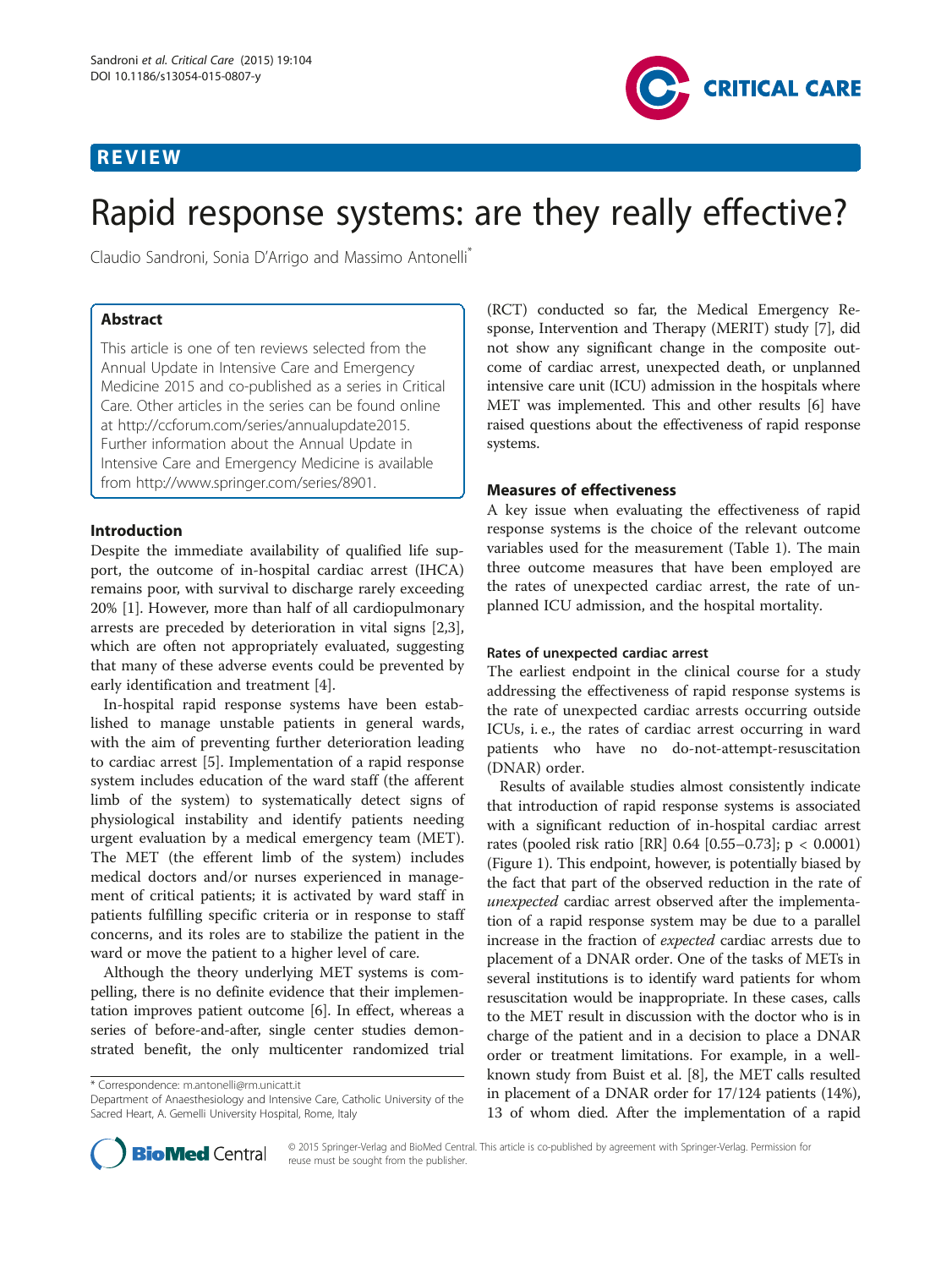| Author, year          | Country<br><b>Outcomes</b> |                                                     | <b>Adjusted for</b>  |  |
|-----------------------|----------------------------|-----------------------------------------------------|----------------------|--|
| Bristow, 2000 [13]    | Australia                  | IHCA, hospital mortality, unplanned ICU admission   | CC, D                |  |
| Buist, 2002 [8]       | Australia                  | IHCA, hospital mortality, unplanned ICU admission   | <b>CM</b>            |  |
| Bellomo, 2003 [17]    | Australia                  | IHCA, hospital mortality                            | no adj.              |  |
| DeVita, 2004 [37]     | US                         | <b>IHCA</b>                                         | <b>CM</b>            |  |
| Kenward, 2004 [9]     | UK                         | IHCA, hospital mortality                            | no adj.              |  |
| Priestley, 2004 [38]  | UK                         | Hospital mortality                                  | CM, RCT              |  |
| Hillman, 2005 [7]     | Australia                  | IHCA, hospital mortality, unplanned ICU admission   | CM, RCT              |  |
| Jones, 2005 [29]      | Australia                  | IHCA, hospital mortality                            | no adj.              |  |
| Dacey, 2007 [24]      | US                         | IHCA, hospital mortality, unplanned ICU admission   | no adj.              |  |
| Jolley, 2007 [26]     | US                         | IHCA, hospital mortality                            | N/A                  |  |
| Baxter, 2008 [25]     | Canada                     | IHCA, hospital mortality, unplanned ICU admission   | no adj.              |  |
| Chan, 2008 [11]       | US                         | Non-ICU cardiac arrest, hospital mortality          | D, CM, T             |  |
| Campello, 2009 [27]   | Portugal                   | IHCA, hospital mortality                            | C, D                 |  |
| Hatler, 2009 [30]     | US                         | Non-ICU cardiac arrest                              | no adj.              |  |
| Konrad, 2010 [18]     | Sweden                     | <b>IHCA</b>                                         | C, D, LOS            |  |
| Lighthall, 2010 [28]  | US                         | IHCA, hospital mortality                            | S, CCI               |  |
| Santamaria, 2010 [19] | Australia                  | IHCA, hospital mortality, unplanned ICU admission   | C, CM, D             |  |
| Beitler, 2011 [20]    | US                         | IHCA, hospital mortality                            | T                    |  |
| Laurens, 2011 [21]    | Australia                  | IHCA, hospital mortality, unplanned ICU admission   | no adj.              |  |
| Sarani, 2011 [31]     | US                         | Non-ICU cardiac arrest, hospital mortality          | no adj.              |  |
| Shah, 2011 [39]       | US                         | IHCA, hospital mortality                            | T                    |  |
| Howell, 2012 [40]     | US                         | Hospital mortality                                  | CCI, CM, D, S, ICUBC |  |
| Simmes, 2012 [16]     | The Netherlands            | IHCA, unexpected mortality, unplanned ICU admission | D, ASA               |  |
| Tobin, 2012 [22]      | Australia                  | Hospital mortality                                  | Year                 |  |
| Al-Qahtani, 2013 [14] | Saudi Arabia               | IHCA, hospital mortality                            | no adj.              |  |
| Chen, 2014 [23]       | Australia                  | IHCA, hospital mortality                            | D, year              |  |

<span id="page-1-0"></span>Table 1 Characteristics of interventional studies on rapid response systems

ASA: American Society of Anesthesiologists classification; C: comorbidities; CC: concurrent controls; CCI: Charlson Comorbidity Index; CM: case-mix severity; D: demographics; ICU: intensive care unit; ICUBC: intensive care unit bed capacity; IHCA: in-hospital cardiac arrest; LOS: length of stay; RCT: randomized clinical trial; S: seasonality; T: time trends; US: United States; UK: United Kingdom.

response system, the number of unexpected cardiac arrests decreased from 73 to 47 and the relevant mortality from 56/73 (76.7%) to 26/47 (55.3%) ( $p = 0.024$ ). However, in the absence of a DNAR from the MET, the additional 13 deaths would have become unexpected cardiac arrests, potentially increasing mortality to  $39/60$  (p = 0.2). The percentage of MET interventions resulting in placement of a DNAR order is even higher in other studies, up to 24.6% [\[9](#page-4-0)] (Table [2](#page-2-0)).

# Rates of unplanned ICU admission

Another endpoint for measuring rapid response system effectiveness is reduction in the rate of unplanned ICU admissions. The rationale is that the introduction of a rapid response system should increase the number of ICU admissions that are planned early, before further deterioration occurs, and decrease those occurring as emergencies, such as after resuscitation from cardiac

arrest. This model has been indirectly investigated for ICU admissions from the emergency room [[4](#page-4-0)], where an earlier transfer to the ICU has been demonstrated to decrease both ICU and hospital mortality. However, this is not always the case with rapid response systems. In a large American before-and-after study [\[11](#page-4-0)], in which 41.2% of the MET interventions resulted in ICU admission, implementation of the rapid response system was followed by a significant reduction in non-ICU codes (from 6.08 pre-intervention to 3.08 post-intervention; p < 0.001) but this did not translate into a reduction in hospital-wide mortality rates per 100 admissions (from 3.22 pre-intervention to 3.09 post-intervention;  $p = 0.41$ ). In that study, mortality in patients transferred from ward to ICU was relatively high (43/155; 28%), and issues in patient selection, appropriateness and timeliness of ICU transfer have been advocated to explain those results [[12\]](#page-4-0).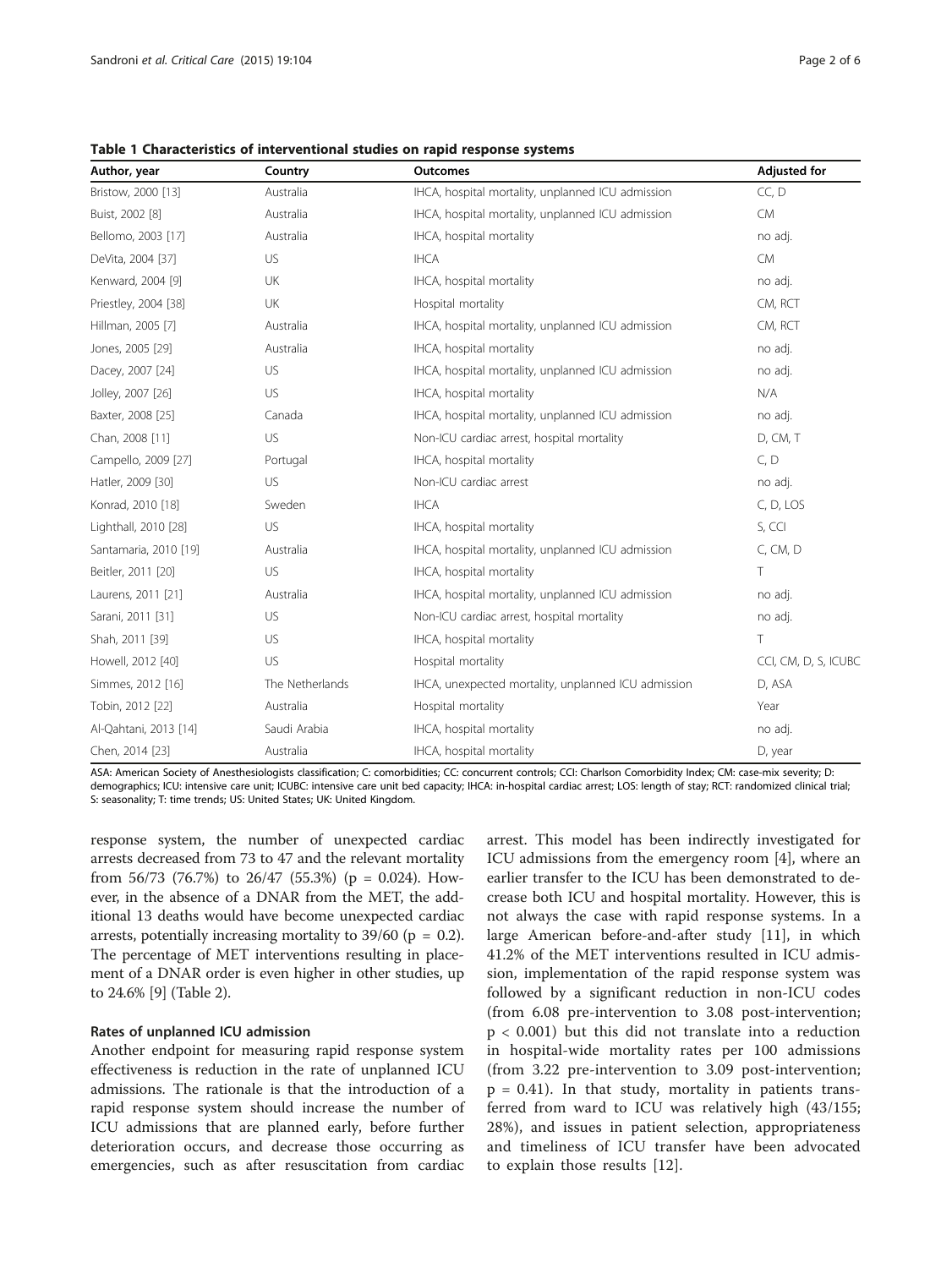<span id="page-2-0"></span>

| Study name                                                                                                         | <b>Statistics for each study</b> |                |                |           |                 | Risk ratio and 95% CI               |  |
|--------------------------------------------------------------------------------------------------------------------|----------------------------------|----------------|----------------|-----------|-----------------|-------------------------------------|--|
|                                                                                                                    | <b>Risk</b><br>ratio             | Lower<br>limit | Upper<br>limit |           | Z Value p Value |                                     |  |
| Bristow, 2000 (1) [13]                                                                                             | 0.880                            | 0.625          | 1.239          | $-0.731$  | 0.464           |                                     |  |
| Bristow, 2000 (2) [13]                                                                                             | 1.000                            | 0.730          | 1.370          | 0.000     | 1.000           |                                     |  |
| Buist, 2002 [8]                                                                                                    | 0.500                            | 0.349          | 0.717          | $-3.767$  | 0.000           |                                     |  |
| Bellomo, 2003 [17]                                                                                                 | 0.350                            | 0.217          | 0.563          | $-4.323$  | 0.000           |                                     |  |
| DeVita, 2004 [37]                                                                                                  | 0.810                            | 0.708          | 0.927          | $-3.060$  | 0.002           |                                     |  |
| Kenward, 2004 [9]                                                                                                  | 0.920                            | 0.722          | 1.173          | $-0.673$  | 0.501           |                                     |  |
| Jones, 2005 [29]                                                                                                   | 0.470                            | 0.353          | 0.626          | $-5.176$  | 0.000           |                                     |  |
| Hillman, 2005 [7]                                                                                                  | 0.940                            | 0.786          | 1.124          | $-0.678$  | 0.498           |                                     |  |
| Dacey, 2007 [24]                                                                                                   | 0.390                            | 0.261          | 0.582          | $-4.600$  | 0.000           |                                     |  |
| Jolley, 2007 [26]                                                                                                  | 0.860                            | 0.687          | 1.076          | $-1.320$  | 0.187           |                                     |  |
| Baxter, 2008 [25]                                                                                                  | 0.610                            | 0.396          | 0.940          | $-2.240$  | 0.025           |                                     |  |
| Chan, 2008 [11]                                                                                                    | 0.590                            | 0.396          | 0.880          | $-2.586$  | 0.010           |                                     |  |
| Campello, 2009 [27]                                                                                                | 0.730                            | 0.542          | 0.983          | $-2.070$  | 0.038           |                                     |  |
| Hatler, 2009 [30]                                                                                                  | 0.680                            | 0.361          | 1.282          | $-1.192$  | 0.233           |                                     |  |
| Konrad, 2010 [18]                                                                                                  | 0.740                            | 0.554          | 0.988          | $-2.043$  | 0.041           |                                     |  |
| Santamaria, 2010 [19]                                                                                              | 0.250                            | 0.155          | 0.403          | $-5.687$  | 0.000           |                                     |  |
| Beitler, 2011 [20]                                                                                                 | 0.490                            | 0.397          | 0.605          | $-6.626$  | 0.000           |                                     |  |
| Sarani, 2011 [31]                                                                                                  | 0.570                            | 0.470          | 0.691          | $-5.739$  | 0.000           |                                     |  |
| Shah, 2011 [39]                                                                                                    | 0.970                            | 0.719          | 1.308          | $-0.199$  | 0.842           |                                     |  |
| Simmes, 2012 [16]                                                                                                  | 0.489                            | 0.165          | 1.452          | $-1.288$  | 0.198           |                                     |  |
| Al-Qahtani, 2013 [14]                                                                                              | 0.680                            | 0.534          | 0.866          | $-3.123$  | 0.002           |                                     |  |
| Chen, 2014 [23]                                                                                                    | 0.480                            | 0.419          | 0.549          | $-10.669$ | 0.000           |                                     |  |
|                                                                                                                    | 0.637                            | 0.554          | 0.733          | $-6.317$  | 0.000           |                                     |  |
|                                                                                                                    |                                  |                |                |           |                 | 0.2<br>0.5<br>$\overline{2}$<br>0.1 |  |
| Figure 1 Pooled risk ratio of adult in-hospital cardiopulmonary arrest after rapid response system implementation. |                                  |                |                |           |                 |                                     |  |
|                                                                                                                    |                                  |                |                |           |                 |                                     |  |

Moreover, although some studies demonstrated a decrease in the rate of unplanned ICU admissions [\[13,14](#page-4-0)] after the implementation of an in-hospital rapid response system, others [[7,15](#page-4-0)] showed no effect, and in a recent cohort study [\[16\]](#page-4-0) rapid response system implementation was paradoxically followed by a significant increase in unplanned admissions to the ICU (from 34/1376 [2.47%] to 100/2410 [4.15%]; OR 1.66, CI 1.07–2.55). Since the percentage of cardiac arrests in the study period decreased, although not significantly (from 4/1367 [0.29%] to 3/2410 [0.12%]; OR 0.38, CI 0.09–1.73), this result was explained by the authors as an increase in ICU referrals for unstable patients in the ward. However, it is worth noting that the

Table 2 The percentage of MET interventions resulting in placement of a DNAR order

| Author, year          | DNAR/MET calls (%) |  |  |
|-----------------------|--------------------|--|--|
| Buist, 2002 [8]       | 17/152 (11.2)      |  |  |
| Bellomo, 2003 [17]    | 2/99(2)            |  |  |
| Kenward, 2004 [9]     | 32/130 (24.6)      |  |  |
| Hillman, 2005 [7]     | 106/1319 (8)       |  |  |
| Jones, 2005 [29]      | 18/327 (5.5)       |  |  |
| Chan, 2008 [11]       | 73/376 (19.4)      |  |  |
| Lighthall, 2010 [28]  | 10/378 (2.6)       |  |  |
| Beitler, 2011 [20]    | 96/855 (11.2)      |  |  |
| Laurens, 2011 [21]    | 55/296 (18.5)      |  |  |
| Al-Qahtani, 2013 [14] | 269/2879 (9.3)     |  |  |

On the other hand, placement of a DNAR order does not necessarily prevent MET intervention or the escalation of therapy. In a recent study [\[10](#page-4-0)], 45 ward patients with a DNR order in place were reviewed by the MET and 18 (40%) were transferred to the ICU after MET activation.

median APACHE II score at unplanned ICU admission was unchanged in that study, indicating that ICU referrals were apparently not done at an earlier stage of illness in the ward.

#### Hospital mortality

A reduction in hospital mortality represents the most comprehensive and important outcome measure for rapid response systems. In fact, the achievement of intermediate endpoints, such as the rates of unexpected cardiac arrests outside ICU or unplanned ICU admission, is of limited benefit, if the patient's final outcome does not change.

Results of earlier studies in terms of hospital mortality were conflicting, with several studies [\[8,14](#page-4-0)], [\[17](#page-4-0)-[23](#page-5-0)] showing a reduction and others [[9,11,13,](#page-4-0)[24-28](#page-5-0)] showing no change or even an increase [\[29\]](#page-5-0) in hospital mortality following rapid response system implementation. A systematic review and meta-analysis from Chan et al. [[11](#page-4-0)] did not demonstrate any overall benefit from rapid response systems in terms of hospital mortality (pooled  $RR = 0.96$  [0.84-1.09]) with a significant heterogeneity of results ( $I^2 = 90.3\%$ ; p < 0.001). However, a meta-analysis including more recent evidence showed an overall significant reduction in hospital mortality associated with the introduction of rapid response systems (pooled RR = 0.88 [0.83–0.93] (Figure [2](#page-3-0)) even though heterogeneity remained significant ( $I^2 = 89.4$ ; p < 0.001).

# Quality of evidence

In general, the quality of evidence of observational studies on rapid response systems is low. Most of these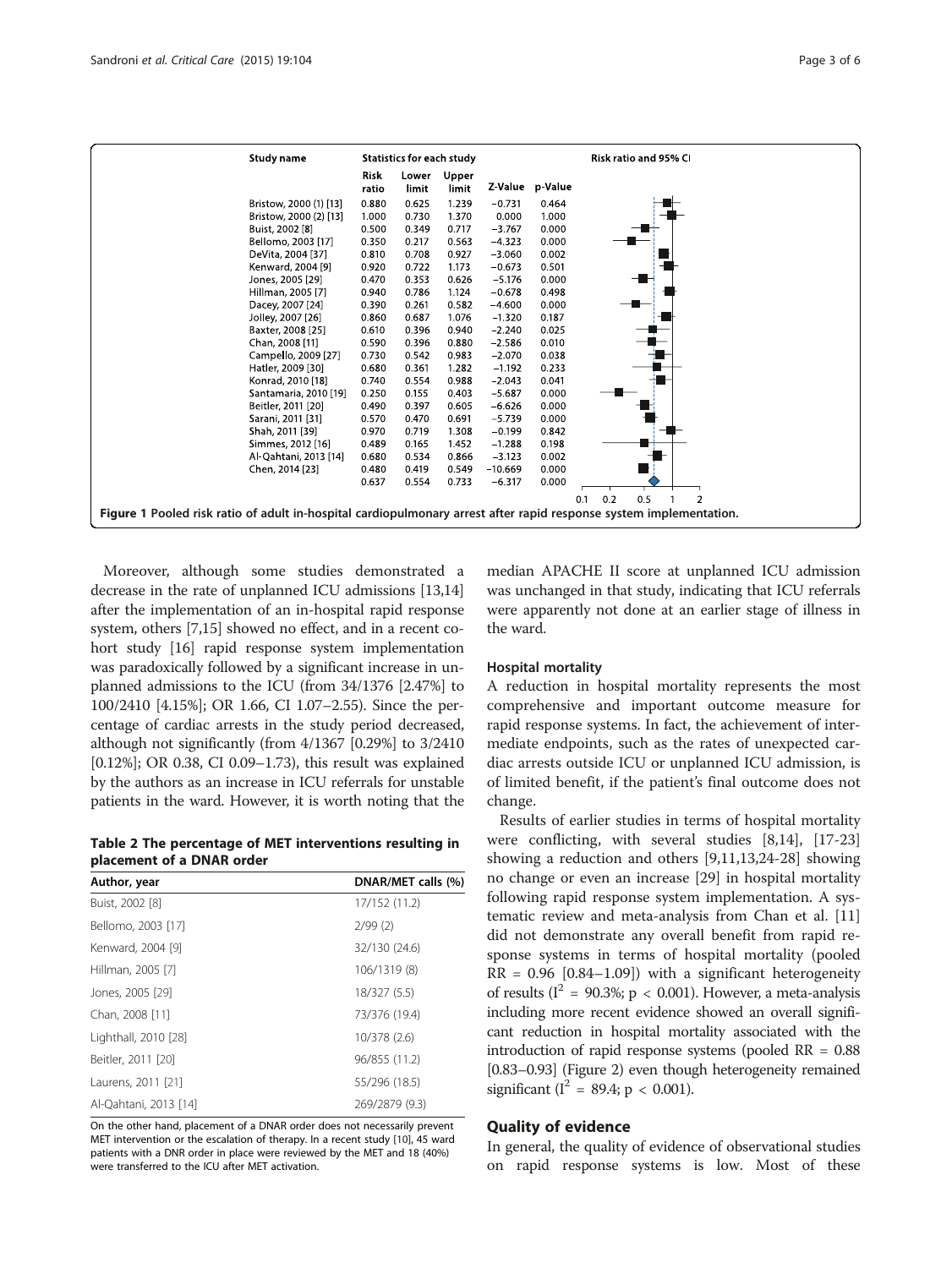<span id="page-3-0"></span>

investigations assessed the in-hospital cardiac arrest rate without distinguishing the location of the event. Only a few studies [[8,11,14](#page-4-0)[,20,24,30,31\]](#page-5-0) limited the analysis to cardiac arrests outside the ICU and none of these studies conducted any blinded outcome assessment.

Almost all studies on rapid response systems have a before-and-after design, which makes them prone to bias. Indeed, in this kind of study, the reduction in hospital mortality observed during the study periods may be part of the secular trend started before the intervention and due to factors unrelated to rapid response system implementation, such as a change in the hospital case mix. In some of these studies, the adjustment for bias implicit in the study design has been made using multivariate models, including severity of illness or comorbidities, and autocorrelation (Table [1](#page-1-0)).

Randomized trials would represent the ideal solution to control for confounders in studies assessing rapid response system effectiveness. However, these trials have ethical and implementation issues. Patients cannot be randomized at individual level and cluster randomization should rather be used. On the other hand, in cluster randomization there is a high risk of contamination between the study arms because the study intervention cannot be blinded. This has been a major issue in the only multicenter randomized trial on rapid response systems conducted so far, the MERIT study [\[7](#page-4-0)], whose results were neutral. Although the authors of that study made every effort to prevent contamination, so that no specific training in the recognition of patients at risk had been made in hospitals in the control group, hospital safety issues in general and the benefits of the MET system in particular were largely reported in the media during the study period, which could have affected personnel behavior in the control hospitals. This is consistent with the fact that in the MERIT study the rates of in-hospital cardiac arrest decreased more in the hospitals of the control group than in those of the interventional group between the two study periods (from 2.61 to 1.64  $[p = 0.004]$  vs. 1.60 to 1.31  $[p = 0.171]$ .

#### Implementation issues

Another major implementation issue in the MERIT trial, as in general for rapid response systems, was an afferent limb failure [[32\]](#page-5-0), i. e., absent or delayed MET activation by the ward staff in patients fulfilling MET calling criteria, due to an incomplete compliance of the ward personnel with the MET calling procedure. In the MERIT study, among 313 patients who had documented MET calling criteria more than 15 min before an unplanned ICU admission, the MET was actually called by the ward staff in only 95 cases (30%). With such a low utilization rate, any potential benefit from the rapid response system would have been difficult to identify. Moreover, there is evidence that MET activation from the ward staff is often delayed, which is associated with increased hospital mortality [[33](#page-5-0),[34](#page-5-0)]. Reasons for this afferent limb failure include adherence to the traditional system of calling the covering medical staff, a fear of creating false alarms, or disagreement with the MET calling criteria. Continuous education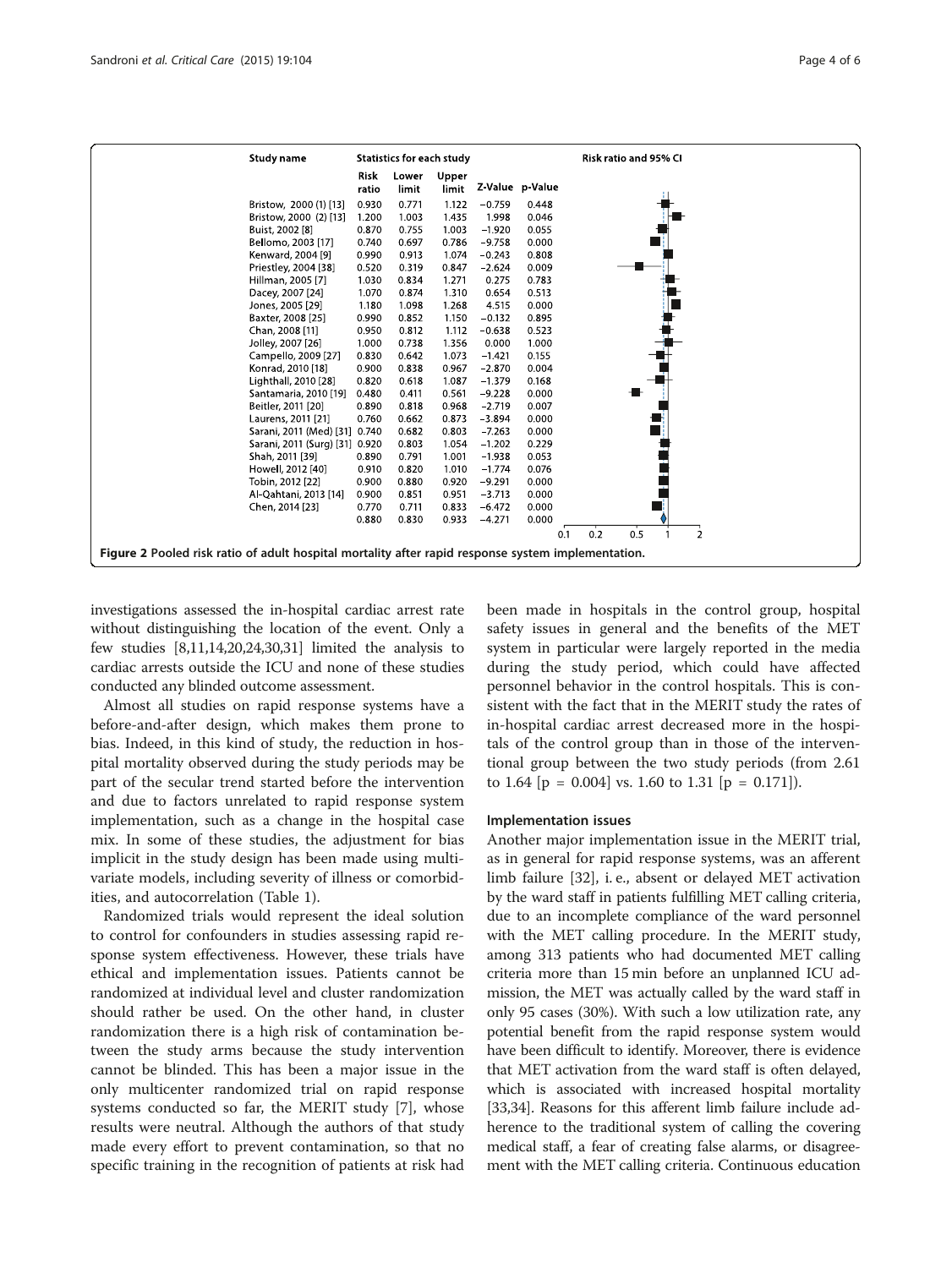<span id="page-4-0"></span>of the ward staff, review of the episodes of MET activation and feedback from MET users may help reduce those barriers and increase compliance with the rapid response system [[19](#page-5-0)].

### Long-term effectiveness of rapid response systems

The inconsistent results observed in studies on rapid response system effectiveness may also be due to insufficient time allowed for the evaluation of the study endpoint. One Australian study [\[19](#page-5-0)] showed that reduction in cardiac arrest rates achieved statistical significance at two years and reduction in hospital mortality at four years after the implementation of a rapid response system. Buist et al. [\[35](#page-5-0)] specifically examined rapid response system performance over time and found that the proportion of patients with delayed MET activation decreased as the rapid response system matured and that six years after MET implementation the MET calls had increased by 46% and the IHCA per 1,000 hospital admissions decreased by 24% a year (from 2.4 in 2000 to 0.66 in 2005). Similarly, a recent comparative study [[36](#page-5-0)] showed that hospitals with mature rapid response systems performed better than similar hospitals where rapid response systems were recently implemented.

## Reproducibility

A final issue for evaluating rapid response system effectiveness is reproducibility. The vast majority of studies is single-center and has been conducted in U.S. or Australian healthcare systems, while only a minority of studies has been conducted in the UK or in continental Europe. The effectiveness of a rapid response system depends on the nature and the quantity of the urgent, unmet patients' needs in general wards. This model may, therefore, not necessarily work in places where the severity of ward patients, the education of the ward personnel or the availability of human resources is different from those of places where this model was developed. International multicenter studies will be needed to ensure reproducibility of results.

# Conclusion

There are different ways of measuring the effectiveness of rapid response systems. The major endpnoits include the rate of unexpected cardiac arrests outside the ICU, the rate of unplanned ICU admissions, and hospital mortality. All these outcome metrics have limitations and are prone to bias. The level of evidence supporting the effectiveness of rapid response systems is relatively low and almost all studies have a before-and-after design. Supporting evidence comes from a limited number of countries and needs to be reproduced in different hospital systems and organizations. Despite the ethical and implementation difficulties, high-quality randomized trials are warranted to reliably assess the effectiveness of rapid response systems.

#### Abbreviations

ASA: American society of anesthesiologists; CCI: Charlson comorbidity index; DNAR: Do-not-attempt-resuscitation; ICU: Intensive care unit; ICUBC: Intensive care unit bed capacity; IHCA: In-hospital cardiac arrest; LOS: Length of stay; MET: Medical emergency team; RCT: Randomized clincial trial; RR: Risk ratio.

#### Competing interests

The authors declare that they have no competing interests.

#### Declarations

Publication of this article was funded by an independent research fund (#8090110) from the Department of Anaesthesiology and Intensive Care – Catholic University School of Medicine, Rome, Italy.

#### Published online: 16 March 2015

#### References

- 1. Sandroni C, Nolan J, Cavallaro F, Antonelli M. In-hospital cardiac arrest: incidence, prognosis and possible measures to improve survival. Intensive Care Med. 2007;33:237–45.
- 2. Schein RM, Hazday N, Pena M, Ruben BH, Sprung CL. Clinical antecedents to in-hospital cardiopulmonary arrest. Chest. 1990;98:1388–92.
- 3. Hillman KM, Bristow PJ, Chey T, et al. Antecedents to hospital deaths. Intern Med J. 2001;31:343–8.
- 4. Chalfin DB, Trzeciak S, Likourezos A, Baumann BM, Dellinger RP. Impact of delayed transfer of critically ill patients from the emergency department to the intensive care unit. Crit Care Med. 2007;35:1477–83.
- 5. DeVita MA, Smith GB, Adam SK, et al. "Identifying the hospitalised patient in crisis" – a consensus conference on the afferent limb of rapid response systems. Resuscitation. 2010;81:375–82.
- 6. Chan PS, Jain R, Nallmothu BK, Berg RA, Sasson C. Rapid response teams: A systematic review and meta-analysis. Arch Intern Med. 2010;170:18–26.
- 7. Hillman K, Chen J, Cretikos M, et al. Introduction of the medical emergency team (MET) system: a cluster-randomised controlled trial. Lancet. 2005;365:2091–7.
- 8. Buist MD, Moore GE, Bernard SA, Waxman BP, Anderson JN, Nguyen TV. Effects of a medical emergency team on reduction of incidence of and mortality from unexpected cardiac arrests in hospital: preliminary study. BMJ. 2002;324:387–90.
- 9. Kenward G, Castle N, Hodgetts T, Shaikh L. Evaluation of a medical emergency team one year after implementation. Resuscitation. 2004;61:257–63.
- 10. Smith RL, Hayashi VN, Lee YI, Navarro-Mariazeta L, Felner K. The medical emergency team call: a sentinel event that triggers goals of care discussion. Crit Care Med. 2014;42:322–7.
- 11. Chan PS, Khalid A, Longmore LS, Berg RA, Kosiborod M, Spertus JA. Hospital-wide code rates and mortality before and after implementation of a rapid response team. JAMA. 2008;300:2506–13.
- 12. Sherner JH. Rapid response team implementation and hospital mortality rates. JAMA. 2009;301:1658–9.
- 13. Bristow PJ, Hillman KM, Chey T, et al. Rates of in-hospital arrests, deaths and intensive care admissions: the effect of a medical emergency team. Med J Aust. 2000;173:236–40.
- 14. Al-Qahtani S, Al-Dorzi HM, Tamim HM, et al. Impact of an intensivist-led multidisciplinary extended rapid response team on hospital-wide cardiopulmonary arrests and mortality. Crit Care Med. 2013;41:506–17.
- 15. Subbe CP, Davies RG, Williams E, Rutherford P, Gemmell L. Effect of introducing the Modified Early Warning score on clinical outcomes, cardio-pulmonary arrests and intensive care utilisation in acute medical admissions. Anaesthesia. 2003;58:797–802.
- 16. Simmes FM, Schoonhoven L, Mintjes J, Fikkers BG, van der Hoeven JG. Incidence of cardiac arrests and unexpected deaths in surgical patients before and after implementation of a rapid response system. Ann Intensive Care. 2012;2:20.
- 17. Bellomo R, Goldsmith D, Uchino S, et al. A prospective before-and-after trial of a medical emergency team. Med J Aust. 2003;179:283–7.
- 18. Konrad D, Jaderling G, Bell M, Granath F, Ekbom A, Martling CR. Reducing in-hospital cardiac arrests and hospital mortality by introducing a medical emergency team. Intensive Care Med. 2010;36:100–6.